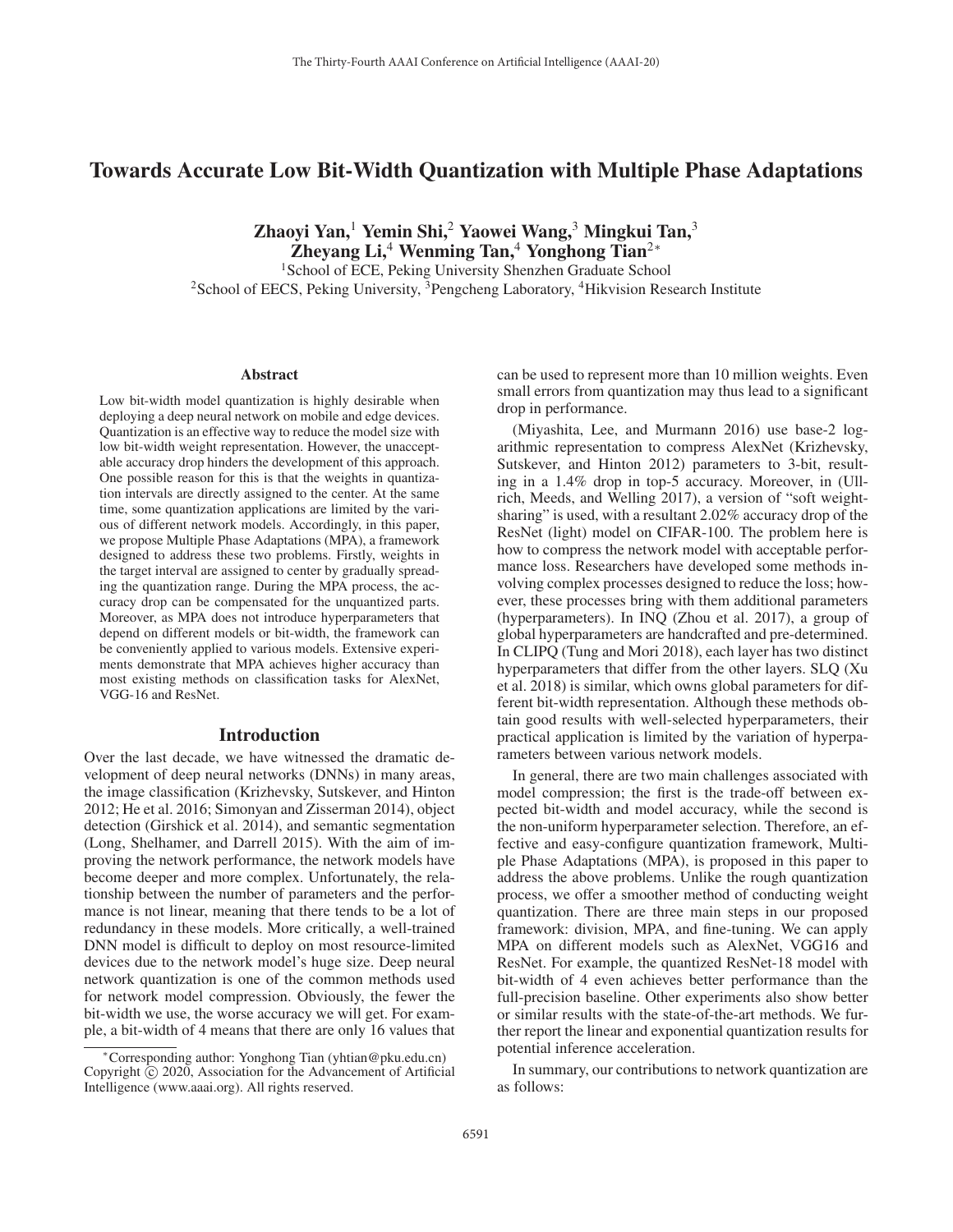- Our approach divides quantization into multiple phases. In each phase, the range of quantized weights gradually increases; this has the advantage of making fine-tuning more effective and reducing the model's accuracy loss.
- For different models, we do not introduce hyperparameters that depend on different models or bit-width. So we can apply our approach on various models.
- Beyond the cluster method, we also try different division methods to explore their effectiveness. This is useful for further model acceleration.

## Related Work

In this section, we will present a brief review of the previous work on deep network compression methods.

Low-rank factorization. By using matrix or tensor decomposition like Singular Value Decomposition (SVD) (Denil et al. 2013) to estimate the parameters, we can achieve 3x compression rate. In (Lebedev et al. 2014), Canonical Polyadic (CP) uses nonlinear least squares to compute the decomposition. The work in (Yu et al. 2017) presents a better result that can compress a model by 10x. However, the decomposition is less useful for small kernel size, which hinders the development.

Parameter pruning. Designed to remove redundant parameters that are not sensitive to the accuracy, pruning is a direct means of reducing complexity and accelerating computation. In (Hassibi and Stork 1993; LeCun, Denker, and Solla 1990), the Optimal Brain Damage and Optimal Brain Surgeon methods are applied to reduce connections by the Hessian of the loss function. (Han, Mao, and Dally 2015) introduces the idea of setting parameters to zero under thresholds, which is simple and effective. (Li et al. 2016) further propose pruning to prune entire network structures such as filters and channels. Traditional pruning is based on removing the small-weight connections.

Quantization and binarization. (Gong et al. 2014) use k-means clustering to apply vector quantization. (Han, Mao, and Dally 2015) present deep compression that updates weights together in the same cluster. Huffman coding is also adopted for further compression. However, the fine-tuning phase is time-consuming and makes it difficult to get convergence. Recently, (Xu et al. 2018) propose single and multiple level quantization to exploit the depth information in order to generate a low-bit compressed network. As for incremental quantization methods such as INQ (Zhou et al. 2017) and ELQ (Zhou et al. 2018), they achieve lossless accuracy results. CLIPQ (Tung and Mori 2018) combines quantization and pruning, but each layer has two distinct hyperparameters that differ from the other layers. (Zhang et al. 2018) propose learnable quantizers to solve the accuracy problem. Binarization is an extreme form of quantification. BinaryNet (Courbariaux et al. 2016) and XNORNet (Rastegari et al. 2016) are successful attempts; however the fatal drawback is the significant accuracy drop.

Other methods. Knowledge distillation (Hinton, Vinyals, and Dean 2015) makes use of knowledge transfer to shift knowledge from a large teacher model into a small one by learning the class distributions output via softened softmax. (Luo et al. 2016) represent the knowledge by using the neurons at the higher hidden layer, which preserves as much information as the label probabilities, but is more compact. One of the disadvantages of these methods is that they can only be applied to classification tasks with a softmax loss function. Some structures can also help with compression. (Howard et al. 2017) propose MobileNets, which uses depthwise separable convolutions to build lightweight deep neural networks. (Zhang et al. 2017) utilize point-wise group convolution and channel shuffle to reduce computation, thereby achieving a 13x-speed up on AlexNet.

#### Notation and Preliminaries

Throughout the paper, we use  $w^i$  to denote the weight value of the corresponding i-th layer of the model. The INQ divides the whole parameters into two parts; one is for quantized weights  $F = \{\phi_F\}$ , while the other set  $R = \{\phi_R\}$ contains the intervals of fine-tune. The authors proposed accumulated portions of quantized weights at iterative steps to change the elements of the two parts. The iterative step is a real number in the range from 0 to 1 that expresses the proportion of quantized weights to total weights. Moreover, there are about four or five steps in the complete quantization process, meaning that this is a human designed discrete process. For AlexNet, VGG16 and GoogleNet, they use three different setting parameters. By contrast, in our method, weights can be divided into three sets. We add a new interval,  $A = {\phi_A}$ , to hold the weights to be quantized. In A, the range to conduct quantization is gradually expanded as the fine-tuning progresses. Thus, we do not need to compute the step value by ourselves; all that is required is to set the interval centers. We will discuss the different methods used to get centers in the following sections.

Once we have the interval center set  $C<sup>i</sup>$  of the i-th layer, we can divide the weights into k intervals with  $k + 1$  endpoints, which can be calculated from the two adjacent centers described in Eq.  $(1)$  below.  $c$  is the element in the interval center set C. For the condition  $j = 0$  or  $j = k$ , we choose the extremum of this interval as the endpoint.

$$
e_0^i = \min(w^i), e_k^i = \max(w^i)
$$
  
\n
$$
e_j^i = (c_j^i + c_{j+1}^i)/2, j = 1, 2, \cdots, k-1
$$
\n(1)

Based on the endpoints, the intervals can be defined as follows:

$$
\phi_1^i = \{ w^i \in [e_0^i, e_1^i) \}, \phi_2^i = \{ w^i \in [e_1^i, e_2^i) \}, \cdots, \n\phi_j^i = \{ w^i \in [e_{j-1}^i, e_j^i) \}, \cdots, \phi_k^i = \{ w^i \in [e_{k-1}^i, e_k^i] \}
$$
\n(2)

$$
\phi_1^i \cup \phi_2^i \cup \dots \cup \phi_k^i = w^i, \phi_1^i \cap \phi_2^i \cap \dots \cap \phi_k^i = \emptyset \quad (3)
$$

Note that there is an one-to-one correspondence between each interval and center. This means that the weights in interval  $\phi_j^i$  will equal the center value  $c_j^i$  following Multiple Phase Adaptations.

Moreover, in order to control the gradient of frozen weights, we use  $M_F^i$  as the mask tensor, which has the same shape as the weights  $w^i$ .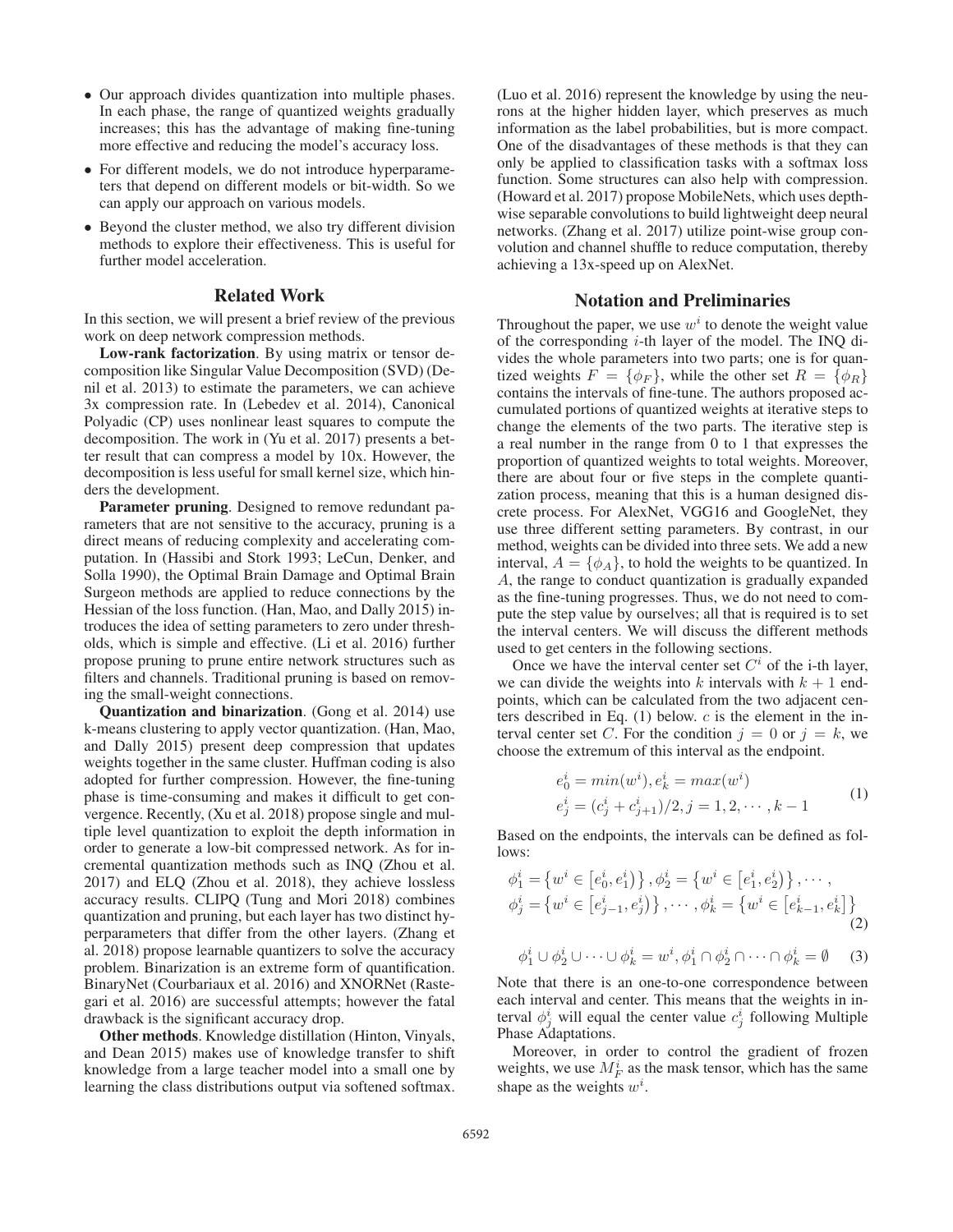

Figure 1: An overview of the Multiple Phase Adaptations Deep Quantization framework. The original model contains full-precision weights and is shown as the blue continuous curve. Depending on these weights, we divide them into three intervals (divided by dotted line), as part (1.) shows. We then begin to quantize the weights in the left part while fine-tuning others. As the training iteration progresses, the quantization range s becomes larger and weights are gathered to the interval center (orange point). When  $s = 1$ , the whole left part is quantized and becomes discrete. If unquantized intervals remain, we repeat this operation on the next interval. After all intervals are well quantized, we get a compressed output model with little accuracy loss.

# Multiple Phase Adaptations for Compression

## **Overview**

Deep neural network quantization is one of the commonly used methods of network model compression. By using linear quantization, most models can be compressed from 32 bit to 8-bit with only a small accuracy drop. However, when we reduce the bit-width to 6-bit, the accuracy drop becomes unacceptable; each dismissed bit in the compressing process could potentially affect the model accuracy. It should be noted that the traditional quantization method is a rough process, as it simply uses the center value for the presentation of all parameters in the same interval, making it difficult to solve this problem. By contrast, we here present a smooth way to gather weights, which we refer to as Multiple Phase Adaptations.



Figure 2: Four figures showing the original, clustered, linear and exponential weight distribution. Bar width represents the interval range, while bar height indicates the number of weights in this interval. In (a), the points below also illustrate the difference between division methods.

The entire algorithm comprises division, Multiple Phase Adaptations, and fine-tuning phases. First, divide all weights in each layer to get the quantization centers; thus, we can compute the adaptation and fine-tuning interval boundary for each step. Second, we apply different strategies in different intervals. Adaptation is the key point for quantization, as it will help the weights to approach the quantization center gradually with L1 weight loss. Once the weights are quantized to the interval center, they will be totally frozen, which means the weights cease backward propagation and update. Only one interval is conducting adaptation at any given step; at the same time, the other intervals are fine-tuning under the condition that the values are constrained to be outside of the frozen intervals. The overview is shonw as Figure 1. More details will be presented in the following sections.

## Multiple Phase Adaptations

In our paper, we use Multiple Phase Adaptations to overcome the shortcoming of rough quantization. Generally speaking, weights in the adaptation interval will equal the center value while fine-tuning other unfrozen intervals. Multiple Phase Adaptations are conducted interval by interval in descending order  $(\bar{\phi_1}^i, \dots, \bar{\phi_k}^i)$ . The three sets are  $A^i = {\bar{\phi_1}^i}$ ,  $R^i = {\bar{\phi_2}^i}$ ,  $\cdots$ ,  ${\bar{\phi_k}^i}$ ,  $F^i = \emptyset$ , meaning that  $\bar{\phi}_1^i$  is the adaptation interval while the others are fine-tuning<br>intervals. Because we interval has been experient there is intervals. Because no interval has been quantized, there is no frozen interval. For the set  $A^i$ , we apply L1 or L2 norm regularization to adapt the weights towards the center:

$$
L_1^i = \sum \|w^i - c_j^i\|_1, w^i \in A^i \tag{4}
$$

Moreover, we accumulate all the norm values of each layer to get the weight loss with  $L_1^i$  or  $L_2^i$ . In our work, we mainly adopt  $L_1^i$ ; this is because the L1 norm will result in sparser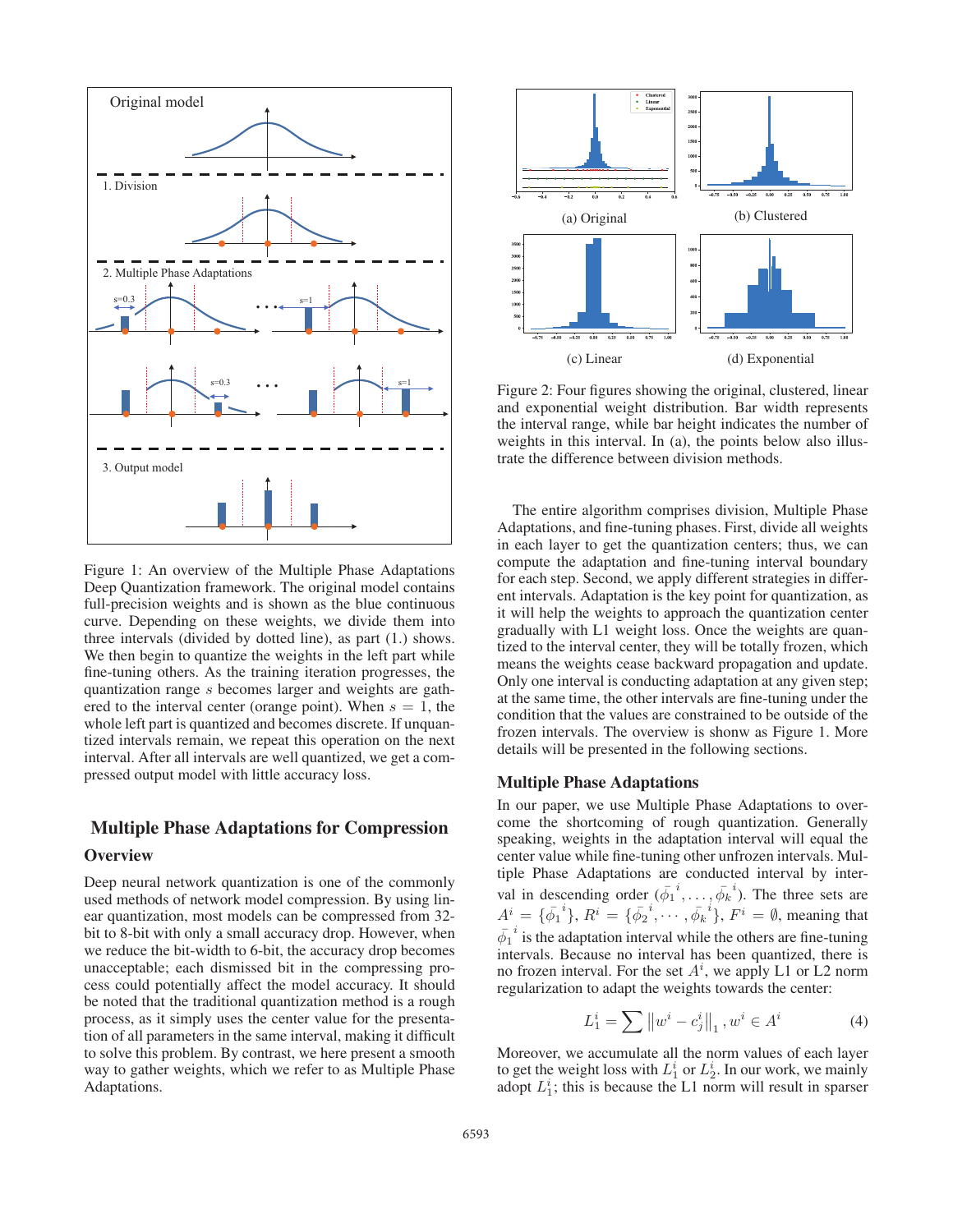Algorithm 1 Training a  $L$ -layer network with  $k$  cluster center weights Multiple Phase Adaptations Quantization

|     | <b>Require:</b> Dataset inputs $X$ and target $Y$ , the original                       |
|-----|----------------------------------------------------------------------------------------|
|     | weights $w$                                                                            |
|     | $\{1. Division\}$                                                                      |
|     | 1: for $i = 1$ to L do                                                                 |
| 2:  | $C^i = kmeans(w^i)$ or other methods                                                   |
| 3:  | Get $\phi^i_j$ according to Eq. (1), (2)                                               |
| 4:  | $\overline{c_j}^i = sort( C^i )$ , its interval range changes to $\overline{\phi_i}^i$ |
| 5:  | $A_0^i = \emptyset$ , $R_0^i = w^i$ , $F_0^i = \emptyset$                              |
|     | $6:$ end for                                                                           |
| 7:  | for $j = 1$ to k do                                                                    |
| 8:  | $A^i_j = \{\bar{\phi_j}^i\}, R^i_j = w^i - A^i_{j-1}, F^i_j = F^i_{j-1} + A^i_{j-1}$   |
| 9:  | while $s \leq 1$ or not reach the required iteration do                                |
| 10: | Get minibatch of inputs $x$ and target $y$ from                                        |
|     | X, Y                                                                                   |
| 11: | <b>for</b> $i = 1$ to L <b>do</b>                                                      |
|     | {2.1 Multiple Phase Adaptations}                                                       |
| 12: | Get range $A_r^i$ by Eq. (5), (6)                                                      |
| 13: | Get quantized weights $w_a^i$ by Eq. (7)                                               |
| 14: | Get freeze mask $M_F^i$ by Eq. (8)                                                     |
| 15: | Get $L_1^i$ regularization by Eq. (4)                                                  |
| 16: | end for                                                                                |
|     | ${2.2$ Fine-tuning $\}$                                                                |
| 17: | Compute loss function $E(w)$ by Eq. (12)                                               |
| 18: | Update $w$ by Eq. (14)                                                                 |
| 19: | Apply constraint to weights by Eq. (15)                                                |
| 20: | end while                                                                              |
|     | $21:$ end for                                                                          |

weights, with the result that the parameters have an optimal value towards the center. Another benefit is that the L1 norm requires less in the way of computing resources.

Using regularization will make most weights locate around the center of the interval, but will not necessarily quantize them to the exact center. Thus, the weight assignment is necessary, which is traditionally conducted after regularization or fine-tuning, which leads to large losses following weight quantization; by contrast, Multiple Phase Adaptations offers a smoother way to quantize weights during the phase. We set a parameter s to express the weight quantization process.  $s = 0$  means that no weights are quantized to the center, while  $s = 1$  indicates that all weights are assigned to the center; in other words, the quantization for this interval has been completed. In this paper, we use relative distance to define s, which we call the adaptation coefficient. We first find the distance between the center and end-points of the interval, then compute the left and right end-point distance  $e_l$  and  $e_r$  of the adaptation range by Eq. (5). An alternative definition of s is the percentage of weights that have been quantized to the center. However, this definition is relatively complicated, as we need to sort the weights in each adaptations interval to find the endpoints. Accordingly, we can compute the range of  $A_r^i$  by Eq. (6). As for the quantization operation, the weights in  $A_r^i$  are assigned to the corresponding center value. This process is shown in Eq. (7).



Figure 3: A toy example illustrating how adaptation operates on a layer with 16 weights. We first cluster the weights into four parts labeled with four colors. We then begin to quantize the blue part and re-train the other parts. (Note that weights may change the part that they used to belong to after the weight update.) Weight (4,4) is an example that changes its interval from gray to orange. Finally, we repeat the above operation until all weights are quantized.

$$
e_l = s \left| c^i - e_j^i \right|, e_r = s \left| c^i - e_{j+1}^i \right| \tag{5}
$$

$$
A_r^i = [c^i - e_l, c^i + e_r]
$$
 (6)

$$
w_a^i = \begin{cases} c^i, & if \ w^i \in A_r^i \\ w^i, & if \ w^i \notin A_r^i \end{cases} \tag{7}
$$

In Eq. (5),  $e_j^i$  and  $e_{j+1}^i$  are two endpoints of the adaptation interval that meets the condition  $e^i_j < e^i_{j+1}$ . As the adaptation progresses, s grows slowly. In practice, s needs about two epochs to increase to 1.

Once the weights are quantized to the appropriate interval's center, they will never change again, a state we refer to as "frozen". This happens in both set  $A_r^i$  and  $F^i$ . The difference between them is that  $A_r^i$  is dynamic while  $F^i$  is static in one interval. To handle this problem, we use a mask matrix  $M_F^i$  to represent the  $i^{th}$  layer's frozen status, which indicates whether the weights are frozen.  $M_F^i$  is defined as:

$$
M_F^i = \begin{cases} 0, if \ w^i \in \left\{ F^i, A_r^i \right\} \\ 1, if \ w^i \notin \left\{ F^i, A_r^i \right\} \end{cases}
$$
 (8)

As the Multiple Phase Adaptations process continues, the  $A_r^i$  will finally equal  $A_i^i$ . When the set  $A_i^i$  is totally frozen, it will be merged into  $F^i$ .

### Division

Division involves splitting weights into different intervals. For different tasks, there might be various ways to conduct this procedure. In our work, k-means is the first of these methods selected, because it is suitable for large samples; moreover, its criterion, minimizing within-cluster sum-ofsquares, is similar to ours. The k-means aims to divide  $n$ original weights in set  $W = \{w_1, w_2, \ldots, w_n\}$  into k disjoint clusters  $C = \{c_1, c_2, \ldots, c_k\}$ . The criterion is shown in Eq. (9). To decrease the clustering time, we here opt to use random sampling. This will also help to get the distribution of weights quickly and avoid the impact of outliers. After one interval is quantized, we can also update the other centers by k-means again.

$$
\arg\min_{C} \sum_{l=1}^{k} \sum_{w \in c_l} ||w - c_l||^2
$$
 (9)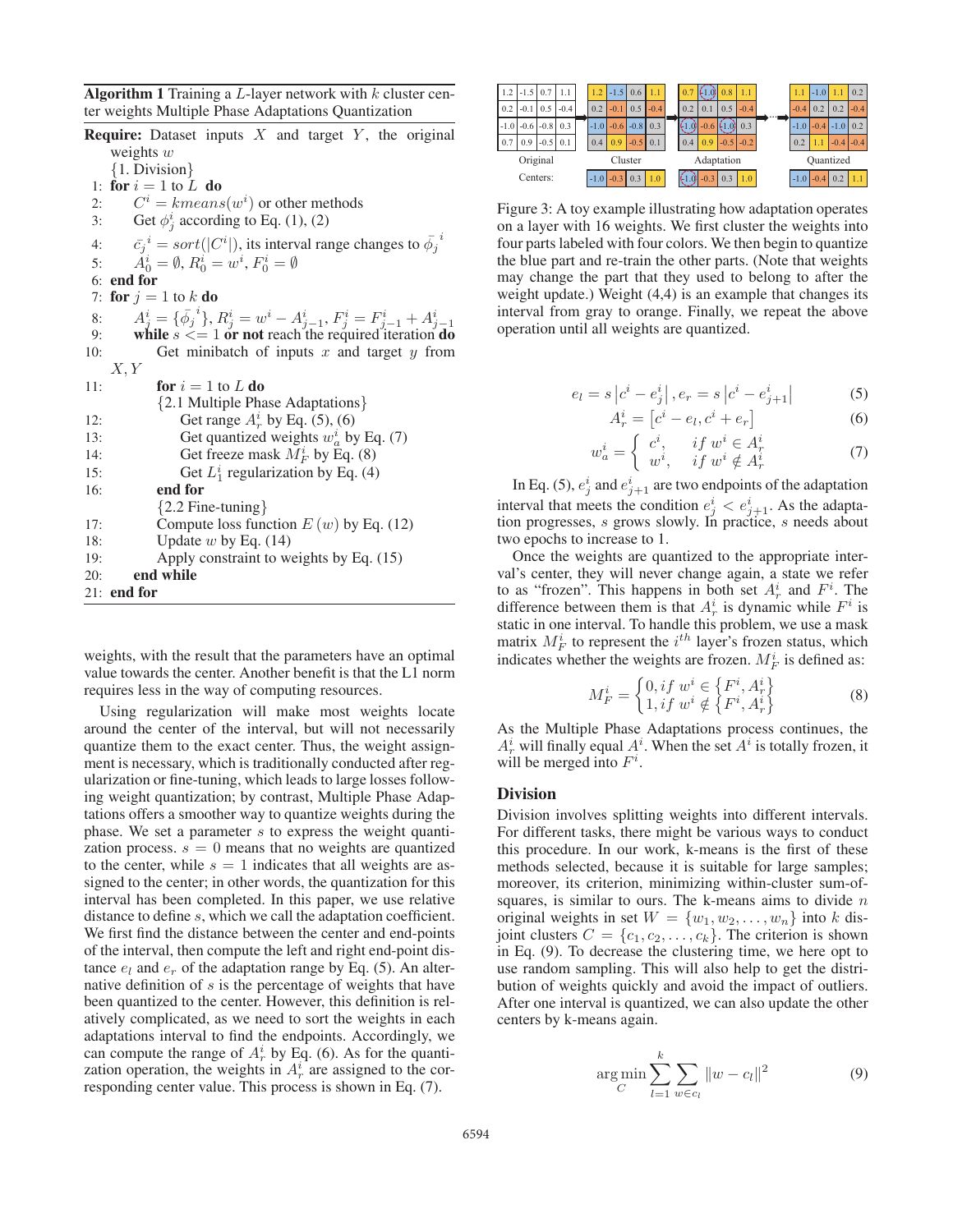In addition to k-means, quantization with linear and exponential weight centers are also two possible solutions. First, take the average of the absolute of the minimum and maximum value, as the maximum of the centers. For linear quantization, we evenly sample centers between 0 and the max center value with  $k/2$ . For exponential quantization, we start from the max center value, then sample the centers by taking a half of the previous center value until it approaches to zero. Finally, the opposites of the sampled centers are also used as quantization centers. A comparison of the different ways used divide weights is presented in Figure 2.

Because the weights are stored in binary, it is common to make  $k$  an integer power of two. Another key point is that the distribution of weights may vary greatly from layer to layer; thus, we need to conduct division for each layer. For the  $i^{th}$  layer, the division set is shown as Eq. (10), where  $c_j^i$ represents the  $j<sup>th</sup>$  center of  $C<sup>i</sup>$  and the centers are arranged in descending order.

$$
C^i = \left\{c_1^i, c_2^i, \cdots, c_k^i\right\}, i = 1, 2, \cdots, L \tag{10}
$$

It is next necessary to determine the order for intervals to conduct Multiple Phase Adaptations. In (Han et al. 2015), the authors simply set a threshold to prune the small-weight connections. Inspired by this approach, we take the absolute values of center  $C^i$  and sort them again as  $\overline{C}^i$  in Eq. (11). We begin to conduct adaptation in the  $\bar{c}_1^i$  interval, which represents the most important weights in the layer. After sorting sents the most important weights in the layer. After sorting, the corresponding range of  $\bar{c}_j^i$  also changes to  $\bar{\phi}_j^i$ , which meets the condition of  $\bar{c_j}^i \in \bar{\phi_j}^i$ .

$$
\bar{C}^i = sort\left(\left|C^i\right|\right) = sort\left(\left\{\left|c_1^i\right|, \left|c_2^i\right|, \cdots, \left|c_k^i\right|\right\}\right)
$$
\n
$$
= \left\{\bar{c}_1^i, \bar{c}_2^i, \cdots, \bar{c}_j^i, \cdots, \bar{c}_k^i\right\} \qquad (11)
$$
\n
$$
s.t. \quad \bar{c}_1^i > \bar{c}_2^i > \cdots > \bar{c}_j^i > \cdots > \bar{c}_k^i
$$

### Fine-tuning

In this paper, the fine-tuning and Multiple Phase Adaptations are performed simultaneously. Thus, the loss function is the sum of two parts, as Eq. (12) shows: one is for accuracy, while the other is for compression. Although the weights are clustered to different intervals, fine-tuning may change which interval they belong to; however, they cannot slip into the adaptation or frozen intervals because of the constraint. In Figure 3, some weights change color due to this.

$$
\min E(w) = L(w; x, y) + \sum_{i=1}^{n} \lambda^{i} L_{1}^{i}(w) \qquad (12)
$$

In Eq. (12),  $L(w; x, y)$  is the basic classification loss of the network, while  $x, y$  denote the image input and target.  $L_1^i(w)$  is the L1 norm loss for weights of the *i*<sup>th</sup> layer, and  $\lambda^i$  is a factor of the *i*<sup>th</sup> layer that controls the importance of  $\lambda^{i}$  is a factor of the  $i^{th}$  layer that controls the importance of the layer's weight loss. Recently, models are going deeper and deeper, making the loss harder to propagate back to the shallower layers; thus, we can set a larger  $\lambda^i$  for them. In this work, in addition to the basic weight loss  $\lambda_0$ , a weight loss decay factor  $d_0$  in Eq. (13), is also adopted. For the optimization, we simply use the RMSprop algorithm, although others can also be applied. In order to freeze the quantized weights,  $M_F^i$  is the gate used to control whether or not the weights conduct gradient propagation. The whole update process is shown in Eq. (14), where  $\gamma$  is the learning rate.

$$
\lambda^{i} = \lambda_0 (d_0)^{i}, 0 < d_0 \le 1 \tag{13}
$$

$$
w \leftarrow w - \gamma \frac{\partial E}{\partial w} M_F^i \tag{14}
$$

While fine-tuning, the value of weights may slip into the range of adaptations or frozen intervals, which will pollute the quantized weights. It is therefore necessary to implement a constraint for  $w \in R$ .

$$
w_c = \begin{cases} w_{min}, & if \ w < w_{min} \\ w, & if \ w_{min} \le w \le w_{max} \\ w_{max}, & if \ w > w_{max} \end{cases}
$$
 (15)

where  $w_{min}$ ,  $w_{max}$  are the min and max value of set R. After fine-tuning, the distribution of weights will also change, meaning that the original center value cannot represent the new model. We may re-cluster the weights to get a better performance. This time, we only need to cluster the unquantized parts to update  $\bar{c}_j^i$ . Accordingly, in Figure 3, the centers also change after the update. The complete operations ters also change after the update. The complete operations of MPA are summarized in Algorithm 1.

#### Experiments

In this section, we evaluate our proposed Multiple Phase Adaptations Quantization method on the CIFAR-10 and ImageNet (ILSVRC-2012) classification benchmarks. CIFAR-10 consists of 10 classes with 6,000 images per class. Each image is a  $32 \times 32$  color picture. There are 50,000 training images and 10,000 test images. As for ImageNet, which is widely adopted in the computer vision field, contains more than 120K images divided into 1,000 classes. Before using these images as input, some image preprocessing needs to be conducted. As in most experiments, we first normalize the images using the given mean and standard deviation value, then randomly crop images to  $224 \times 224$  for VGG-16 and ResNet and  $227 \times 227$  for AlexNet. Random image horizontal flip is adopted at the same time. Experiments are conducted on common CNN models, including AlexNet, VGG-16 and ResNet. The deep learning framework that we use is PyTorch.

## Implementation Details

First, we use the ResNet-18 in order to conduct quantization on CIFAR-10 to prove the effectiveness of our method. The CIFAR-10 original model is trained for 200 epochs and achieves 93.11% accuracy. After 16 epochs re-training with MPA, we convert the trained full-precision model to a 4-bit or 3-bit low-precision model. We then use ImageNet as the dataset. As for training epochs, we adopt two training strategies: a shorter one (in which 32 epochs are used to quantize weights) and a longer one (in which 64 epochs are used). AlexNet is one of the basic CNN structures. We use GPU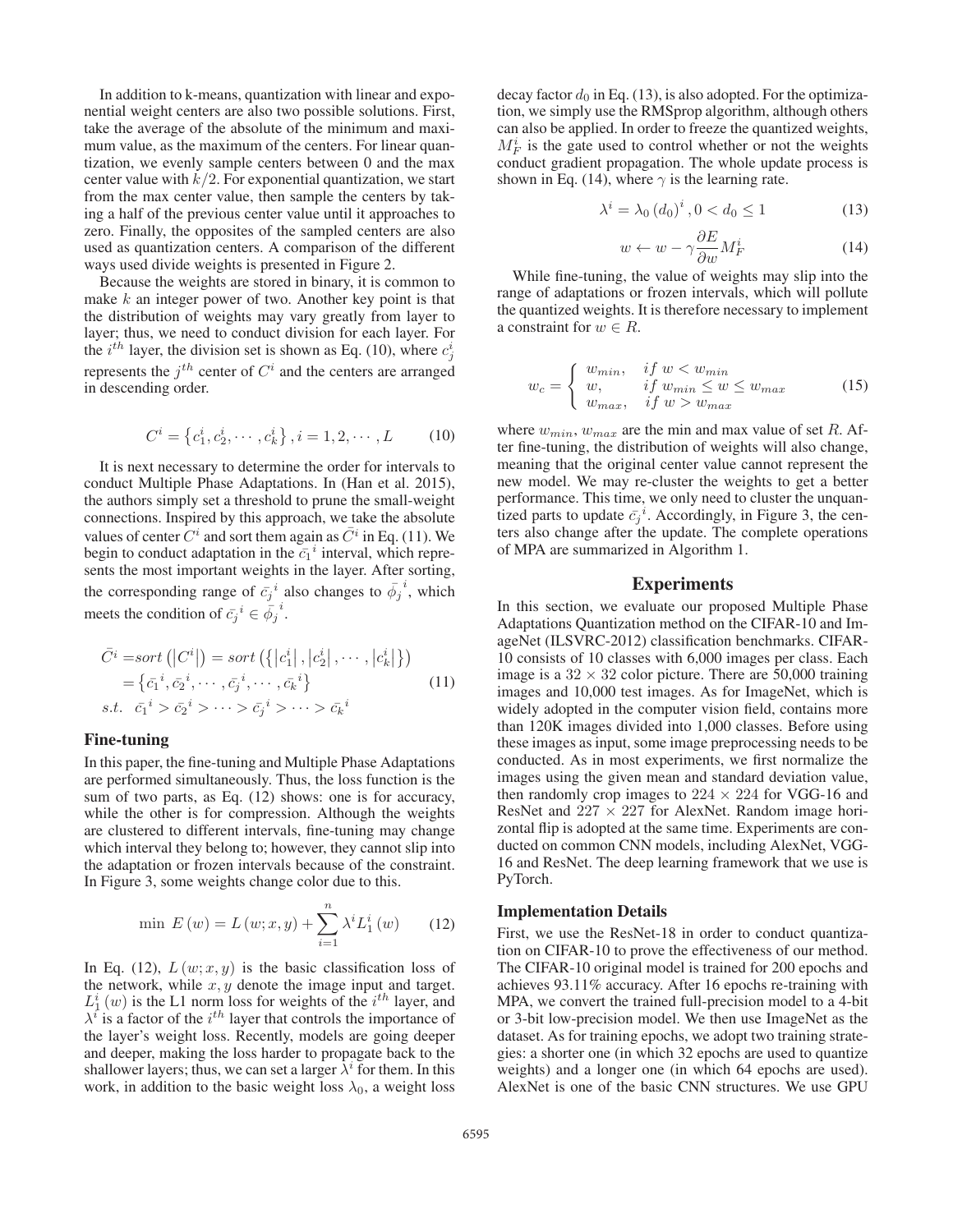| <b>Network</b>       | Bit-width     | Top-1 Acc $(\% )$ | Top-5 Acc $(\%)$ | Change in top-1/top-5 error |
|----------------------|---------------|-------------------|------------------|-----------------------------|
|                      | 32            | 56.5              | 79.0             | $-/-$                       |
| AlexNet              | 3             | 54.2              | 77.6             | $-2.3/-1.4$                 |
|                      | 4             | 55.8              | 78.4             | $-0.7/-0.6$                 |
|                      | 32            | 71.6              | 90.4             | $-/-$                       |
| $VGG-16$             | 3             | 70.8              | 89.9             | $-0.8/-0.5$                 |
|                      | 4             | 71.4              | 90.3             | $-0.2/-0.1$                 |
|                      | 32            | 69.8              | 89.0             | $-/-$                       |
| ResNet18             | Ternary       | 67.2              | 87.4             | $-2.6/-1.6$                 |
|                      |               | 68.9              | 88.0             | $-0.9/-1.0$                 |
|                      | 4             | 69.2              | 88.3             | $-0.6/0.7$                  |
|                      | 32            | 76.1              | 92.8             | $-/-$                       |
| ResNet <sub>50</sub> | $\mathcal{R}$ | 74.8              | 92.2             | $-1.3/-0.6$                 |
|                      |               | 75.9              | 92.7             | $-0.2/-0.1$                 |

Table 1: Quantization accuracy results with short epoch training on ImageNet (strategy A)

Table 2: Quantization accuracy results with long epoch training on ImageNet (strategy B)

| <b>Network</b>       | Bit-width | Top-1 Acc $(\% )$ | Top-5 Acc $(\%)$ | Change in top-1/top-5 error |
|----------------------|-----------|-------------------|------------------|-----------------------------|
|                      | 32        | 56.5              | 79.0             | $-/-$                       |
| AlexNet              |           | 55.6              | 78.5             | $-0.9/-0.5$                 |
|                      | 4         | 56.2              | 78.8             | $-0.3/-0.2$                 |
|                      | 32        | 71.6              | 90.4             | $-/-$                       |
| $VGG-16$             | 3         | 71.4              | 90.0             | $-0.2/-0.4$                 |
|                      | 4         | 71.7              | 90.7             | $+0.1/+0.3$                 |
|                      | 32        | 69.8              | 89.0             | $-/-$                       |
| ResNet18             | Ternary   | 69.2              | 88.5             | $-0.6/-0.5$                 |
|                      |           | 69.7              | 88.8             | $-0.1/-0.2$                 |
|                      | 4         | 70.2              | 89.3             | $+0.4/+0.3$                 |
|                      | 32        | 76.1              | 92.8             | $-/-$                       |
| ResNet <sub>50</sub> | 3         | 75.1              | 92.4             | $-1.0/-0.4$                 |
|                      |           | 76.0              | 92.8             | $-0.1/0.0$                  |

cards for the experiments with a batch size of 256. The RM-Sprop optimizer is adopted with an initial learning rate of 0.005 and a momentum of 0.5. Taking a bit-width of 4 as an example, the number epochs required to quantize one interval for the shorter and longer training strategies are 2 and 4 respectively. We set  $\lambda_0 = 0.01$  and  $d_0 = 0.95$ . VGG-16 is similar to AlexNet, except that the number of convolutional layers increases to 13. Quantization is conducted with a learning rate of 0.001 and other parameters unchanged. ResNet is widely used for feature extraction in many computer vision tasks. The main settings are the same overall; however, it is worth noting that we consider one block structure a whole part and those layers in one block share the same  $\lambda^i$ .

#### Results Analysis

Results of all the ImageNet experiments are presented in Tables 1 and 2. AlexNet is a baseline test. In Table 2, top-1/top-5 accuracy decreases 0.3%/0.2%, 0.9%/0.5% with bitwidths of 4 and 3 respectively. Intuitively, the more we retrain, the better results we will get. Our experiments also prove this point.

For VGG-16, results for bit-widths of 4 and 3 exhibit a change of +0.1%/+0.3%, -0.2%/-0.4% in terms of top-1/top5 accuracy respectively, while 3 bit-width quantization also maintains similar levels of accuracy. We find that the quantization model of VGG-16 results in accuracy improvement. This finding demonstrates that this kind of quantization does little harm to the original models so that fine-tuning can increase the accuracy. Another possible reason is that the weights become sparse, which improves the generalization performance for the validation image set.

The results show that our method is valid for residual structure. Moreover, ResNet has fewer weight parameters than VGG-16, but it achieves a better result. Thus, the number of weight parameters is not the determining factor of performance.

### Comparison with State-of-the-art Methods

Table 3 presents a comparison of this work with other stateof-the-art network quantization algorithms. In the interests of fairness, we compare the change of accuracy between Top-1 and Top-5. For some of the models and bit-widths experimental data is not available in the original paper. Accordingly, to facilitate comparison with our method, we use LQ-Net code to implement quantization. "A" indicates the short training epochs, while "B" denotes the long training epochs. Moreover, we only compare the results in the same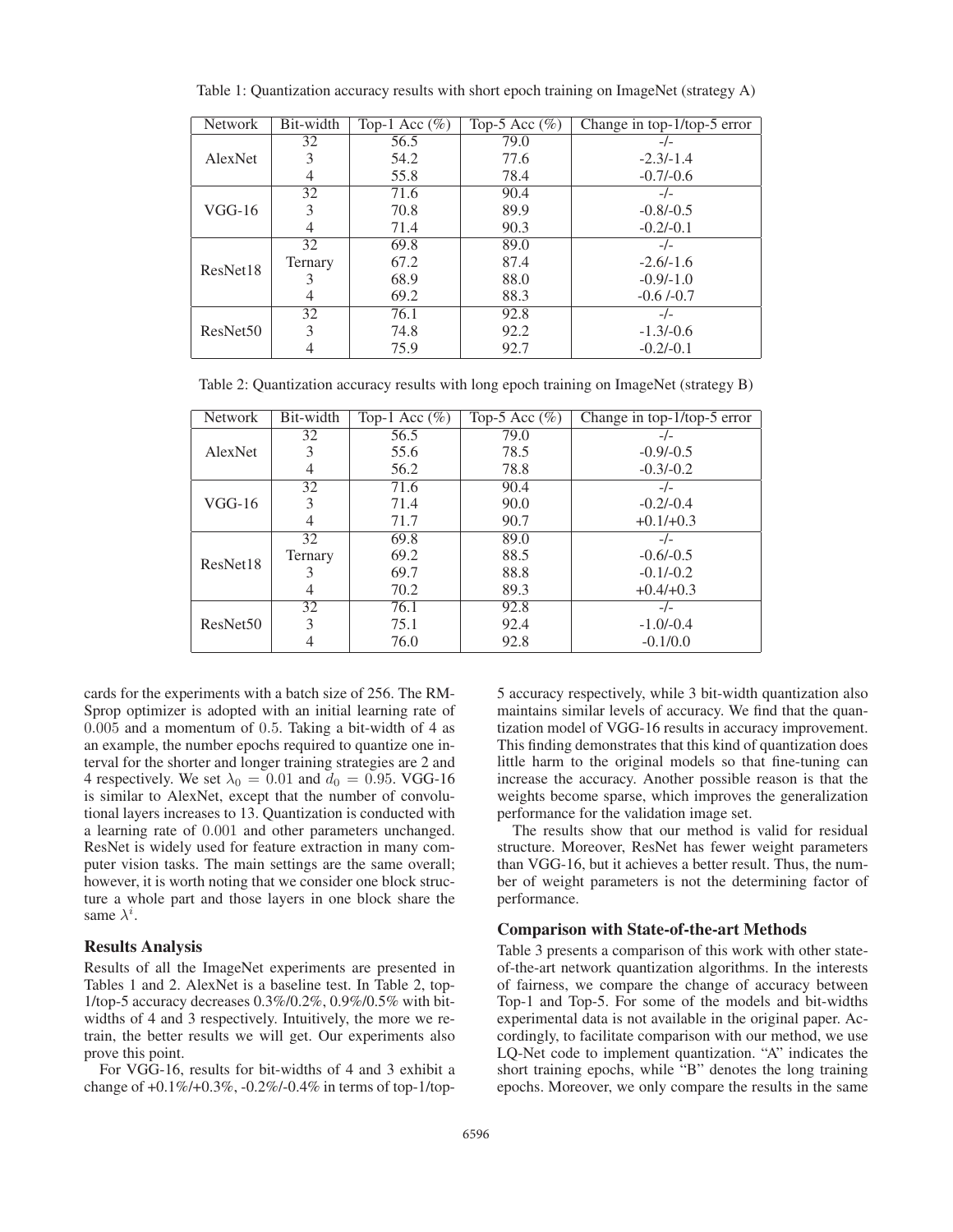| Network   | Method        | $3$ -bit $(\%)$ | $\overline{4-bit}$ (%) |
|-----------|---------------|-----------------|------------------------|
|           | LogQuant      | $-/-$           | $-/-1.4$               |
|           | LinearQuant   | $-/-$           | $-/-0.7$               |
| AlexNet   | LQ-Net-A      | $-6.8/-4.5$     | $-4.0/-3.7$            |
|           | LQ-Net-B      | $-1.6/-1.0$     | $-0.6/-0.3$            |
|           | <b>Ours-A</b> | $-2.3/-1.4$     | $-0.7/-0.6$            |
|           | Ours-B        | $-0.9/-0.5$     | $-0.3/-0.2$            |
|           | LogQuant      | $-/-0.6$        | $-10.0$                |
|           | LinearQuant   | $-/-6.8$        | $-/-0.4$               |
|           | <b>SLQ</b>    | $-0.2/-1.1$     | $+2.6/+0.6$            |
| VGG-16    | LQ-Net-A      | $-7.2/-5.1$     | $-4.2/-2.5$            |
|           | LQ-Net-B      | $-0.3/-0.5$     | $-0.1/+0.2$            |
|           | <b>Ours-A</b> | $-0.8/-0.5$     | $-0.2/-0.1$            |
|           | <b>Ours-B</b> | $-0.2/-0.4$     | $+0.1/+0.3$            |
|           | ABC-Net       | $-3.1/-2.5$     | $-/-$                  |
|           | INQ.          | $-0.2/-0.3$     | $+0.6/+0.3$            |
|           | QIL           | $-0.3/-0.3$     | $+0.1/-0.1$            |
| ResNet-18 | LQ-Net-A      | $-6.2/-3.7$     | $-3.5/-2.4$            |
|           | LQ-Net-B      | $-0.4/-0.9$     | $-0.5/-0.3$            |
|           | LQ-Net        | $-0.3/-0.7$     | $-0.3/-0.4$            |
|           | Ours-A        | $-0.9/-1.0$     | $-0.6/-0.7$            |
|           | Ours-B        | $-0.1/-0.2$     | $+0.4/+0.3$            |
|           | WEQ           | $-5.0/-2.2$     | $-2.0/-0.3$            |
|           | LQ-Net-A      | $-7.7/-4.5$     | $-2.3/-1.6$            |
| ResNet-50 | LQ-Net-B      | $-1.2/-0.7$     | $-0.3/-0.2$            |
|           | LQ-Net        | $-/-$           | $0.0/-0.1$             |
|           | Ours-A        | $-1.3/-0.6$     | $-0.2/-0.1$            |
|           | Ours-B        | $-1.0/-0.4$     | $-0.1/0.0$             |

Table 3: Model comparison in Top-1/5 on ImageNet

## bit-width.

For AlexNet, we obtain the best results. In particular, when utilizing strategy A and a bit-width of 4, we achieve much better accuracy than LQ-Net. This indicates that our method does not require much time to get an acceptable low bit-width model, which is also observed in the following experiments. For VGG-16, although we have the best result at 3 bit-width, our approach is outperformed by SLQ at a bit-width of 4; this is because we only use single layer information. As for ResNet-18, we use ternary weights to compare with INQ and ELQ. In Table 4, the symbol  $\Delta$ means the decrease in Top-1 or 5. Our performance is better than ELQ, which is the state-of-art method, and we also use fewer hyperparameters (only universal parameters  $\lambda_0$ and  $d_0$ ). ResNet-50 is the most complex model, so a few methods have been tested on this with particularly low bitwidth weights. Our models experience only -1.0%/-0,4%, - 0.1%/0.0% accuracy loss using 3/4 widths on this model.

The reason why our approach achieves an advantage in accuracy is that only a portion of the weights are needed to be quantized in each interval. Thus, the model suffers only minimally from quantization, and will soon fine-tuned to the original accuracy or even better. In general, we meet the goal of low precision and high accuracy; moreover, in some aspects, we achieve the best overall results.

Table 4: Comparison of ternary ResNet-18 on ImageNet

| Method | Top- $1\%$ ) | Top-5 $(\%)$ | $\Delta$ Top-1/5(%) |
|--------|--------------|--------------|---------------------|
| INO    | 66.0         | 87.I         | $-2.3/-1.6$         |
| ELO    | 67.5         | 88.1         | $-0.8/-0.6$         |
| Ours   | 69 Z         | 88.5         | $-0.6/-0.5$         |

Table 5: Ablation experiments on ResNet-18

| Network    | Method         | Top-1 $(\%)$ | $\Delta$ (%) |
|------------|----------------|--------------|--------------|
|            | Original       | 93.1         |              |
|            | 3-bit          | 91.6         | $-1.5$       |
| $CIFAR-10$ | 3-bit with MPA | 93.1         | 0.0          |
|            | 4-bit          | 92.3         | $-0.8$       |
|            | 4-bit with MPA | 93.4         | $+0.3$       |
|            | Original       | 69.8         |              |
|            | 3-bit          | 66.9         | $-2.9$       |
| ImageNet   | 3-bit with MPA | 69.7         | $-0.1$       |
|            | 4-bit          | 68.6         | $-1.2$       |
|            | 4-bit with MPA | 70.2         | $+0.3$       |

Table 6: Comparison of division methods on ImageNet

| Bit-width | Method | Top-1 $(\%)$ | Top-5 $(\%)$ |
|-----------|--------|--------------|--------------|
| 32        | ref    | 69.8         | 89.0         |
|           | C      | 69.7         | 88.8         |
| 3         | L      | 67.6         | 87.3         |
|           | E      | 69.5         | 88.8         |
|           | C      | 70.2         | 89.3         |
|           |        | 68.9         | 88.0         |
|           | E      | 69.7         | 88.9         |

#### Ablation Experiments

We use ResNet-18 to conduct quantization on CIFAR-10 and ImageNet in order to prove the effectiveness of our method. Methods without MPA mean that  $s = 1$  when quantization is being conducted. The results of ablation experiments results on two datasets are presented in Table 5. We can see from the results that an accuracy increase is achieved for both bit-widths compared with the naive method.

#### Division Method Comparison

During the inference, linear and exponential centers can be beneficial for acceleration. For example, if we use exponential weight centers, we can use a shift operation instead of multiplication. Thus, it is advisable to quantize models with these division methods. Results for linear and exponential quantization are also shown in Table 6. "C" is the original cluster method, while "L" means linear and "E" denotes an exponential method of conducting division. We find that there is little accuracy drop for the exponential quantization. Different ways of determining the intervals may have different weight histograms. Both clustering and exponential methods have more centers near zero; as a result, the exponential centers can balance compression and acceleration.